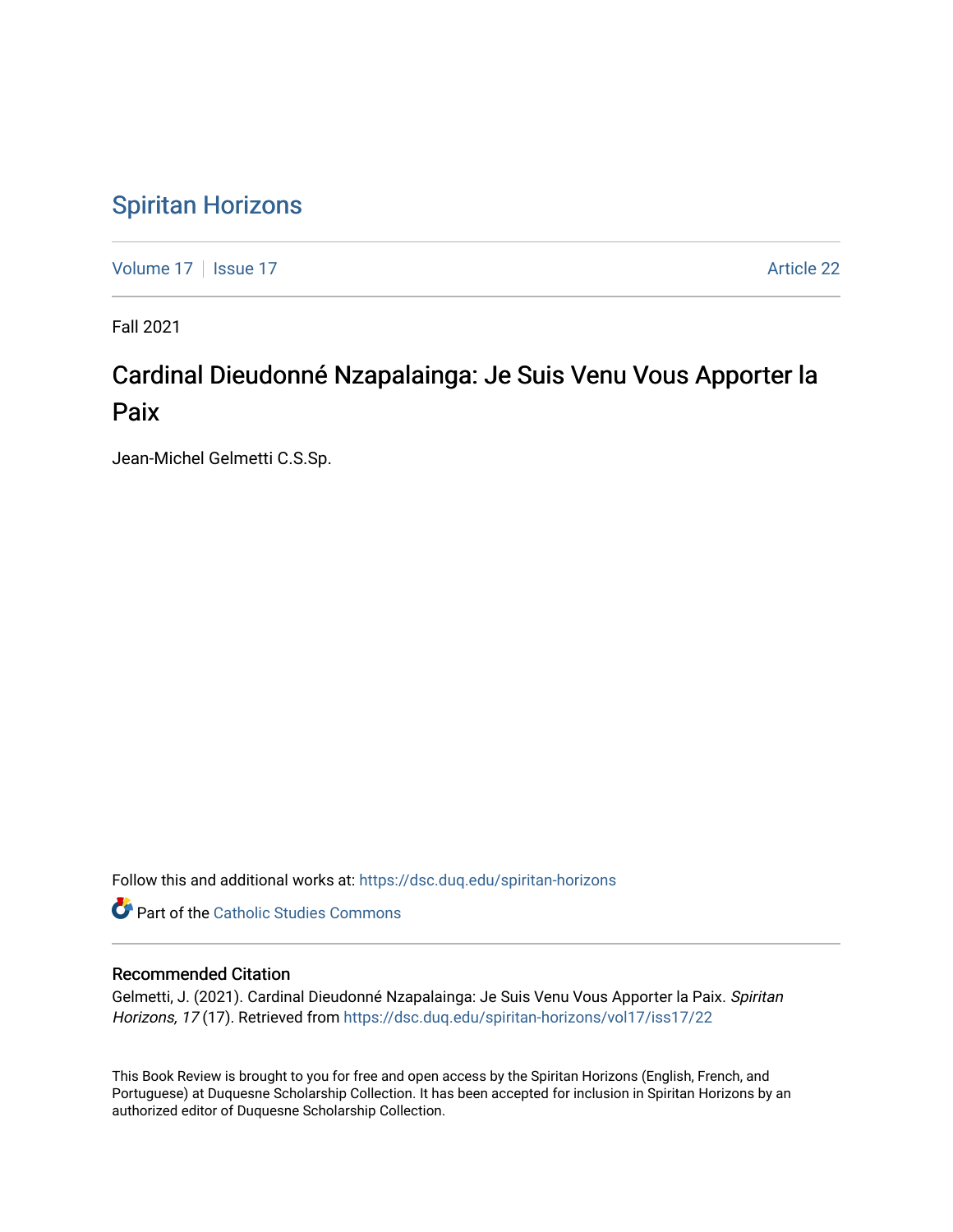Making an African Sense of Western Gender Discourses. Minneapolis: University of Minnesota Press, 1997. Ifi Amadiume, Male Daughters, Female Husbands: Gender and Sex in an African Society. London & New Jersey: Zed, 1987. Nkiru Nzegwu, Family Matters: Feminist Concepts in African Philosophy of Culture. Suny Series, Feminist Philosophy. Albany: State University of New York Press, 2006.

- 3 O'Brien notes that "apostle" was used frequently in the 9th century Life of Magdalene, by Rabanus Maurus. (p. 48n10).
- 4. O'Brien notes correctly that Vatican II will set aside Aquinas' theology to teach that the episcopacy is the fullness of the priesthood.
- 5. Inter Insigniores, #2: https://www.vatican.va/roman\_curia/congregations/cfaith/documents/rc\_con\_ cfa ith doc 19761015 inter-insigniores en.html [accessed August 13, 2020]

### **CARDINAL DIEUDONNÉ NZAPALAINGA JE SUIS VENU VOUS APPORTER LA PAIX.**

FRANCE; MEDIASPAUL, 2020. I56PP. (PBK). ISBN 9782712215507. \$20.

Je suis venu vous apporter la Paix, ["I have come that you may have Peace"] was written by Spiritan Cardinal Dieudonné Nzapalainga, Archbishop of Bangui, capital of the Central African Republic (CAR).

Born in a disadvantaged district of Bangassou, in the south of the CAR, Dieudonné Nzapalainga wanted to become a priest to follow the example of Father Léon, a Dutch Spiritan missionary very close to the poor. Having become a Spiritan in his turn, he spent several years in France before returning to the Central African Republic as District Superior. Appointed apostolic administrator in 2009 and then archbishop of Bangui in 2012, he became the voice of peace in the civil war that broke out in 2013.

He was created cardinal in 2016, at just 49 years old, after Pope Francis' remarkable visit to Bangui in November 2015. During that visit Pope Francis anticipated the opening of the Holy Door at St. Peter's Basilica in Rome and thus inaugurating the Extraordinary Jubilee Year of

Mercy (December 8, 2015 to November 20, 2016) with the opening of the Holy Door of Bangui cathedral. The pope explained this prophetic action, "The Holy Year begins earlier in this land that has suffered for many years as a result of war, hatred, misunderstanding and a lack of peace."

Personally committed to the peace process in his country, Nzapalainga participated alongside the president of the Islamic Council and the president of the Evangelical Alliance in Bangui, in the foundation of the interfaith Platform for Peace in Central Africa. This book gives a rare and original testimony to the Christian challenge to go beyond the usual divisions that separate people and foment suspicion, and overcome the distrust that often overflows into violence. Shortly after his appointment as Archbishop of Bangui, Nzpalainga had to face the civil war that was ravaging the country and its capital. conflict, initial-ly The political, gradually became labelled and identified religious conflict as a between Christians and Muslims. To stem this wave of violence that nothing seems to be able to stop, he continues to travel all over the country to call for appeasement with an imam and pastor. "The three saints of Bangui" as Le Monde would call them, have succeeded in averting massacres and committing communities to the path of recon- $20$  tiliation. They get involved as mediators